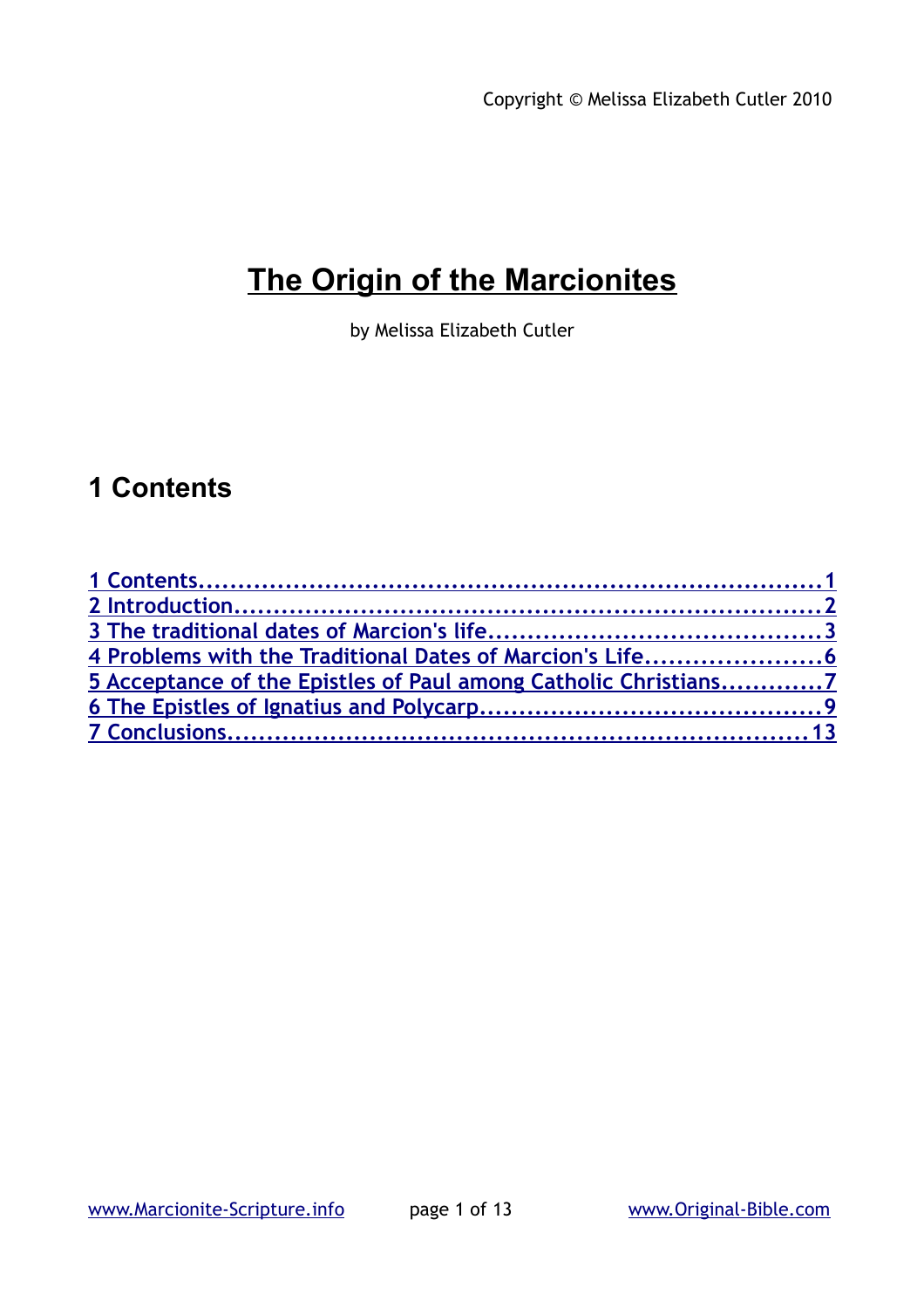# <span id="page-1-0"></span>**2 Introduction**

In my previous article *Brief Introduction to the Marcionite Scripture* I argued that, contrary to popular belief, the version of the Pauline epistles owned by the Marcionites were very close to the originals written by the apostle, and that the traditional version of the epistles of Paul were corrupted by the addition of numerous fraudulent passages. The position that I have adopted is a controversial one and the reader may well be wondering how such a scenario is even possible. It is widely said that that Marcionite movement did not exist until the mid-second century AD, and the the epistles of Paul were widely distributed and accepted in Catholic circles long before that time; that being the case, how could anyone have made such large scale changes to the epistles of Paul during such a late period – and why didn't anyone besides Marcion notice these alterations being made?

It may seem that my argument falls at the first hurdle, being profoundly incompatible with the traditional account of history; however, numerous notable scholars and historians have called into question the traditional account of history, as it was written by Marcion's bitter enemies the Catholic Church fathers. The purpose of this article is to back up the arguments made in my previous article by examining the historical sources and presenting evidence that:

- 1) Marcionite (or perhaps "proto-Marcionite") Christianity existed long before the mid second century. By implication the shorter (Marcionite) version of the epistles of Paul must also have existed long before the mid second century.
- 2) The epistles of Paul were not widely distributed or accepted within Catholic circles until the time of Irenaeus (the late second century).

By challenging the traditional perception of history on these two points I aim to show that it was indeed possible for a Catholic editor to make large scale changes to the epistles of Paul and propagate the altered versions in Catholic circles before the widespread acceptance of those documents.

If the long and short versions of the epistles both existed (in different regions of the Roman Empire) before the mid second century (and the supposed origins of the Marcionite movement) then if becomes very easy to see how it is possible for the shorter version to be the original, and the long version corrupt. When approaching this I will try to avoid simply relying on the opinions of modern scholars, and will instead focus mainly on ancient historical sources.

This essay is structured into the following sections:

• I will examine the version of history presented by Marcion's adversaries. They claimed that his beliefs and scriptures were once the same as theirs, and that he diverged from their version of Christianity in the mid second century. However their various accounts contradict one another on almost every detail of the stories they present; upon deeper investigation it becomes apparent that their accounts are highly distorted by bias, to such an extent that they statements cannot be taken at face value or be used to reconstruct an accurate historical narrative.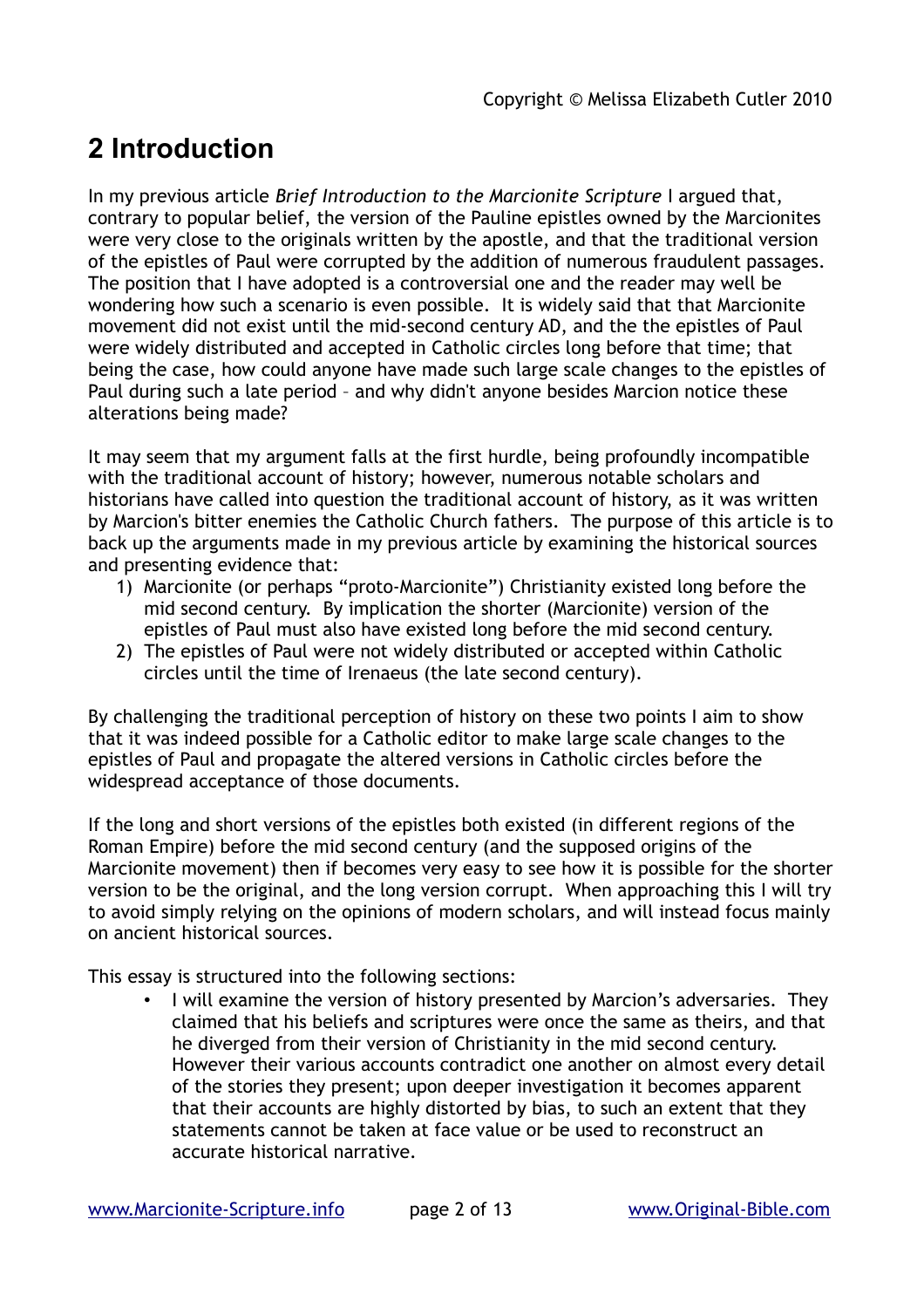- I will highlight the contradictions and inconsistencies bound up in the traditional account of the history of the Marcionites.
- I provide evidence that the traditional version of the epistles of Paul were not widely accepted by Catholics until the late second century - long after the time of Marcion.
- I will examine the epistles of Ignatius and Polycarp. The authors of these epistles certainly held Paul and his epistles in high regard, and they are commonly said to pre-date the time of Marcion; however, I will provide evidence that they were actually written after the emergence of Marcionite beliefs.

### <span id="page-2-0"></span>**3 The traditional dates of Marcion's life**

Marcion was mentioned by several ancient Catholics, including: Justin Martyr (c100- 165AD), Irenaeus of Lyons (c130– c200AD), Clement of Alexandria (c150-c215AD), Tertullian (c160– c225AD) and Epiphanius (c351–403AD). From their writings historians attempt to reconstruct information about the life of Marcion, and the origins of the Marcionite movement; this is not as straight forward as one might think however, as the ancient writers are highly biased, and contradict one another repeatedly.

Irenaeus writes that Marcion learned many of his ideas in Rome from Cerdon<sup>[1](#page-2-1)</sup> (another early Christian leader condemned by Irenaeus). Irenaeus indicates that Marcion succeeded Cerdon while Anicetus was pope (157 to 168). He also accuses Marcion of removing large quantities of text from the *Gospel of Luke* and the epistles of Paul, thus creating the Marcionite bible<sup>[2](#page-2-2)</sup>. Irenaeus describes the day in which Marcion was rejected by the church in Rome in *Adversus Haereses* 3:3:4; he records a meeting between Marcion and Polycarp of Smyrna in which Marcion was shapely rebuked and called the "first-born of Satan".

Tertullian and Clement of Alexandria also wrote about Marcion. They agree with Irenaeus that Marcion founded his movement in the mid second century, and did so by altering the pre-existing *Gospel of Luke* and epistles of Paul; but they and Irenaeus contradict one another on almost every other point.

Tertullian claims that the Marcionites believed that there were 115 between Jesus and the founding of their movement. From this he calculates that:

Of this teacher [Marcion] there is no doubt that he is a heretic of the Antonine period [i.e. during the reign of emperor Antonius Pius 138-161AD], impious under the pious [a pun based on the emperor's name]. Now, from Tiberius [who was emperor during Jesus' day] to Antoninus Pius, there are about 115 years and 6 1/2 months. Just such an interval do they place between Christ and Marcion.

Tertullian, in *Against Marcion*, book 1, chapter 19, verse 2; see also 4:4:5 and 5:19:2.

<span id="page-2-1"></span><sup>1</sup> *Adversus Haereses* 3:4:3

<span id="page-2-2"></span><sup>2</sup> *Adversus Haereses* 1:27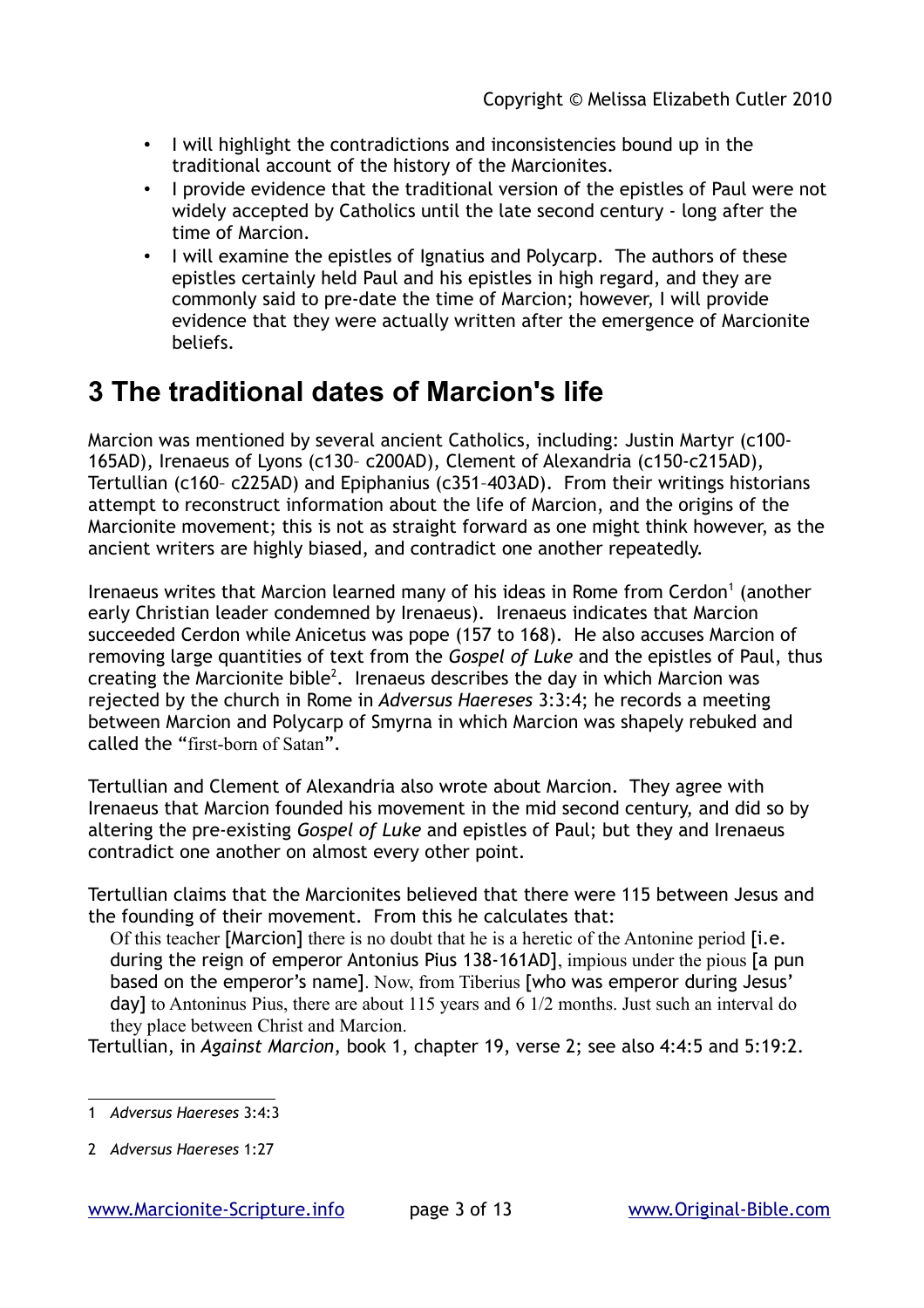At first glance this would seem to be incontrovertible proof that even the Marcionites accepted that there movement diverged from a well defined Catholic church during the mid second century; but if the Marcionites already believed this, why does Tertullian need to present this elaborate calculation to prove it to them – if they accepted these time scales then such detailed discussion would be unnecessary. We should be wary then of the possibility that Tertullian is misrepresenting the Marcionite position in order to make is arguments more convincing to his Catholic readers (remember that Tertullian did not just aim to convert Marcionites, but to prevent Catholics from investigating their ideas and converting to their views). I will elaborate more on the strategy being employed by Tertullian shortly; meanwhile suffice it to say that he is contradicted yet again by Clement of Alexandria, who records the views of the Marcionites and Gnostics in *Stromata* 7:17:

For that the human assemblies which they held were posterior to the Catholic Church requires not many words to show.

For the teaching of our Lord at His advent, beginning with [the times of emperors] Augustus and Tiberius, was completed in the middle of the times of Tiberius.

And that [period of the teaching] of the apostles, embracing the ministry of Paul, ends with [emperor] Nero. It was later, in the times of Adrian the king, that those who invented the heresies arose; and they extended to the age of Antoninus the elder, as, for instance, Basilides, though he claims (as they boast) for his master, Glaucias, the interpreter of Peter.

Likewise they allege that Valentinus was a hearer of Theudas. And he was the pupil of Paul. For Marcion, who arose in the same age with them, lived as an old man with the younger [heretics]. And after him Simon heard for a little the preaching of Peter.

There was a lively dispute taking place between the Catholics and the Marcionites, as each group claimed that their own teaching originated with the apostles, and that of the other was a later invention. The Marcionites themselves believed that Marcion learned directly from Paul.

It is worth noticing the way that Clement thinks. He divides time up into the time of Jesus (ending in about 30AD), the time of the apostles (ending in about 68AD), and then the time of "heresy" (beginning during the reign of Hadrian in 117AD). This would imply that the Catholic Church was established and pure for nearly half a century before the "heretics" starting to "invent" new ideas. Under such circumstances the rival forms of Christianity hardly be taken seriously – it is obvious why these dates appeal to Clement as they do. Irenaeus and Tertullian think and argue along precisely the same lines:

The truth is to be found nowhere else but in the Catholic Church, the sole depository of apostolic doctrine. Heresies are of recent formation, and cannot trace their origin up to the apostles

Irenaeus, chapter heading of *Adversus Haereses*, book 3, chapter 4.

I am accustomed in my prescription against all heresies, to fix my compendious criterion (of truth) in the testimony of time; claiming priority therein as our rule, and alleging lateness to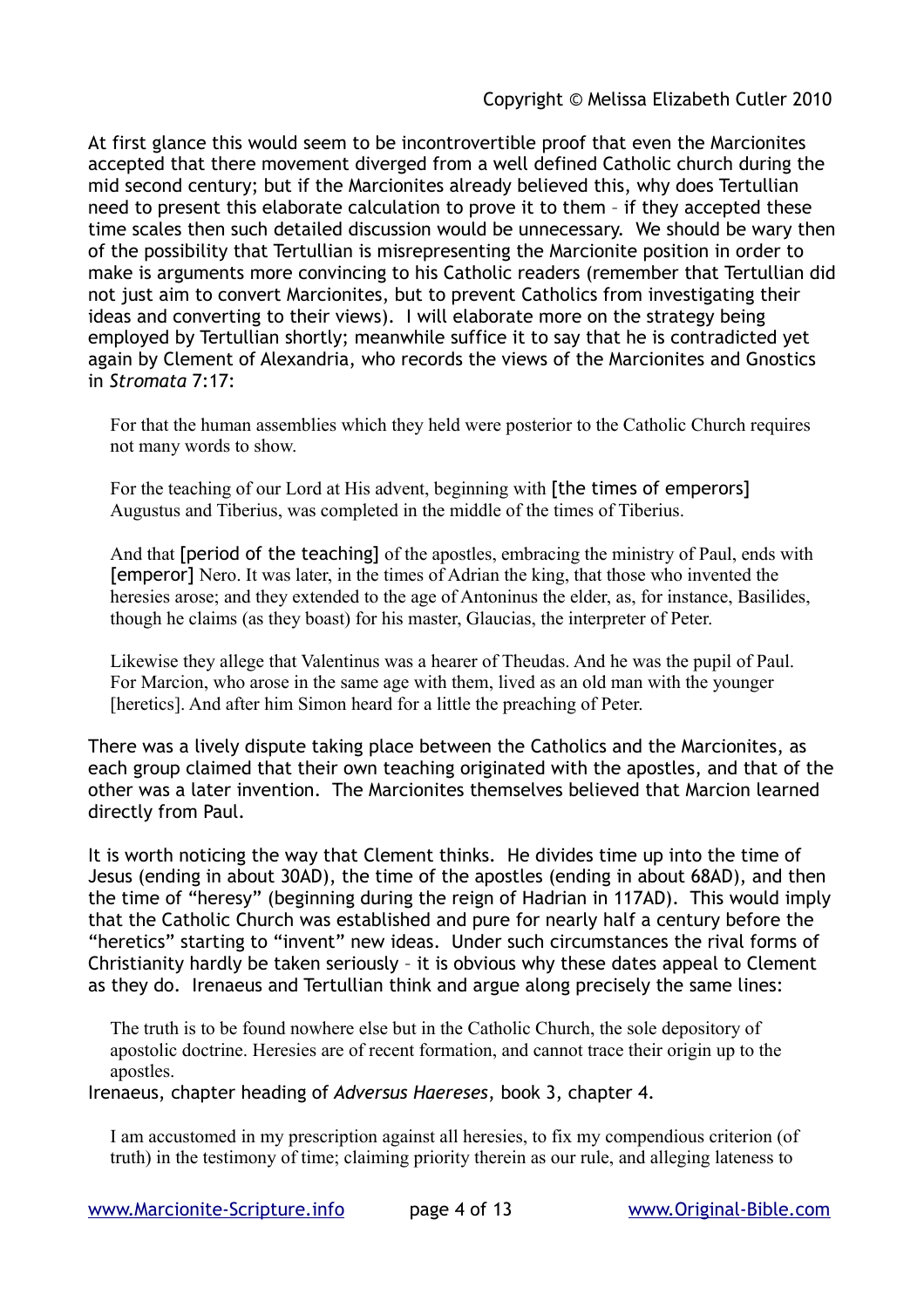be the characteristic of every heresy. Tertullian, *Adversus Marcionem*, 5:19:1, Holmes translation.

Irenaeus argues that the Catholic Church has a "lineage" of bishops and teachers that runs right back to the apostles. He also constructs a lineage for the "heretics"; linking them to one another and ultimately back to Simon Magus (the magician who opposed the apostles in the book of *Acts*). Irenaeus thus portrays heretics as a separate and unrelated development from the lineage of the apostles. Each of their "inventions" contradicts traditional teaching that has already been established. With this agenda, the Catholic writers would have been motivated to make considerable distortions in their record of the dates and places that the rival forms of Christianity originated. This is why their separate accounts are so garbled and contradictory as they are – they unanimously agree that the heretical movements they fight against must originate in the second century; but as their accounts revolve around ideology rather than evidence, they bear no resemblance to one another on any other point.

The *Chronicle of Edessa* (another ancient Catholic source) records the date of the founding of the Marcionite movement as 138AD; this also contradicts all other ancient sources. Trying to construct a consistent and accurate chronology for Marcion's life and preaching career from such inconsistent sources is like trying to knit with fog. I have not had time to analyse in detail the contradictions between the writings of Irenaeus, Clement and Tertullian, however the contradictions are neatly summarised in this passage from the work of Hoffmann:

Tertullian's elaborate calculation like Irenaeus' genealogy and Clement's ambiguous chronology must be seen in this light. It is an attempt to counteract the effects of a tradition according to which Marcionism had developed much earlier than in the times of Antoninus. But the attempt leads to no consensus. Certain they are that Marcion did not converse with the apostles: but they are far from certain about the facts of his life. Did his heresy erupt under Hadrian (Clement) or under Antoninus (Tertullian)? Was he a member of the church at Rome under Telesforus and a heretic under Hyginus (Tertullian), or a follower of Cerdo under the reign of Anicetus (Irenaeus)?

Quotation from *Marcion: On the Restitution of Christianity*.

On this basis of the writings of Irenaeus, Clement and Tertullian, the Marcionite movement is sometimes said to have originated in about 144AD, though scholars agree that in reality is must have been earlier than this; estimates given by modern historians vary dramatically, due to the inconsistencies and unreliability of the sources that they have to work from.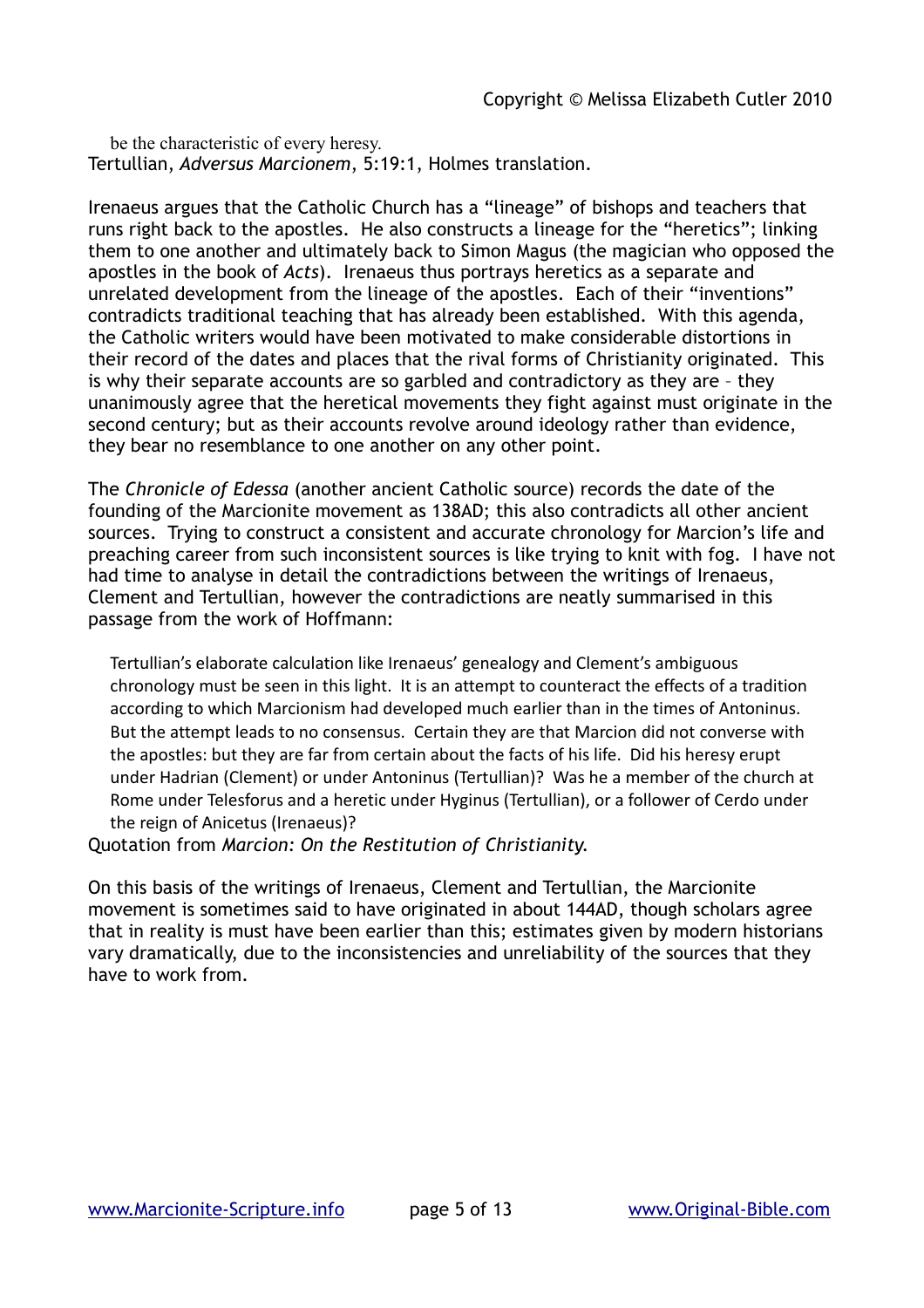#### <span id="page-5-0"></span>**4 Problems with the Traditional Dates of Marcion's Life**

Tertullian supposedly wrote just a few decades after the start of Marcion's preaching. He recorded that the Marcionites had a large, widespread and well organised and independent network of Churches and bishops (*Adversus Marcionem* 4:4); he even compares them to a great "swarm of wasps", building churches as "wasps build combs". He is not alone in indicating that the Marcionites were a large and well established group, Irenaeus' statements on the matter (written in the late second century) can be found in *Adversus Haereses* 111:4:3. If the Marcionite movement started as late as the mid second century how could it have spread to far and so fast in such a short space of time?

According to the traditional view of history the epistles of Paul were already well accepted and widely distributed in Catholic circles prior to the time of Marcion. If that were so then, when the Christians of the second century first heard Marcion preach that the Creator-God of the Jews was not the true God, why did they not at once check this against verses like *Romans* 1:2, 1:25, 3:21, 4:3, etc. If traditional Christian beliefs and scriptures were already widespread across the empire then it is inconceivable that Marcion would have gained more than a handful of converts. Clearly something is very wrong with the traditional version of history. Either:

- Marcion lived much earlier than traditional supposed, and lived before the epistles of Paul were widely distributed and accepted.
- The Catholic version of the epistles of Paul became widely distributed and accepted much later than has traditionally been supposed: sometime after the establishment of the Marcionite movement.
- Or, if the epistles of Paul were widely distributed and accepted prior to Marcion's time, their content must have been very different to the modern content of those epistles; many of the verses that contradict Marcionite theology must not yet have been present in the text.

The chain of events becomes much more plausible if we acknowledge that in reality Marcion pre-dated the widespread establishment of Catholic orthodoxy, and begun his movement in a time when Christian beliefs (and by implication, scriptures) varied considerably from one Christian community to the next.

This is why I must reject the stories of Irenaeus, Clement, Tertullian and Epiphanius, and the traditionally accepted chronology of Marcion's life which is based on their writings; I turn my attention instead to another (earlier) source from which we may glean valuable information.

And there is Marcion, a man of Pontus, who is even at this day alive, and teaching his disciples to believe in some other god greater than the Creator. And he, by the aid of the devils, has caused many of every nation to speak blasphemies, and to deny that God is the maker of this universe, and to assert that some other being, greater than He, has done greater works. All who take their opinions from these men, are, as we before said, called Christians;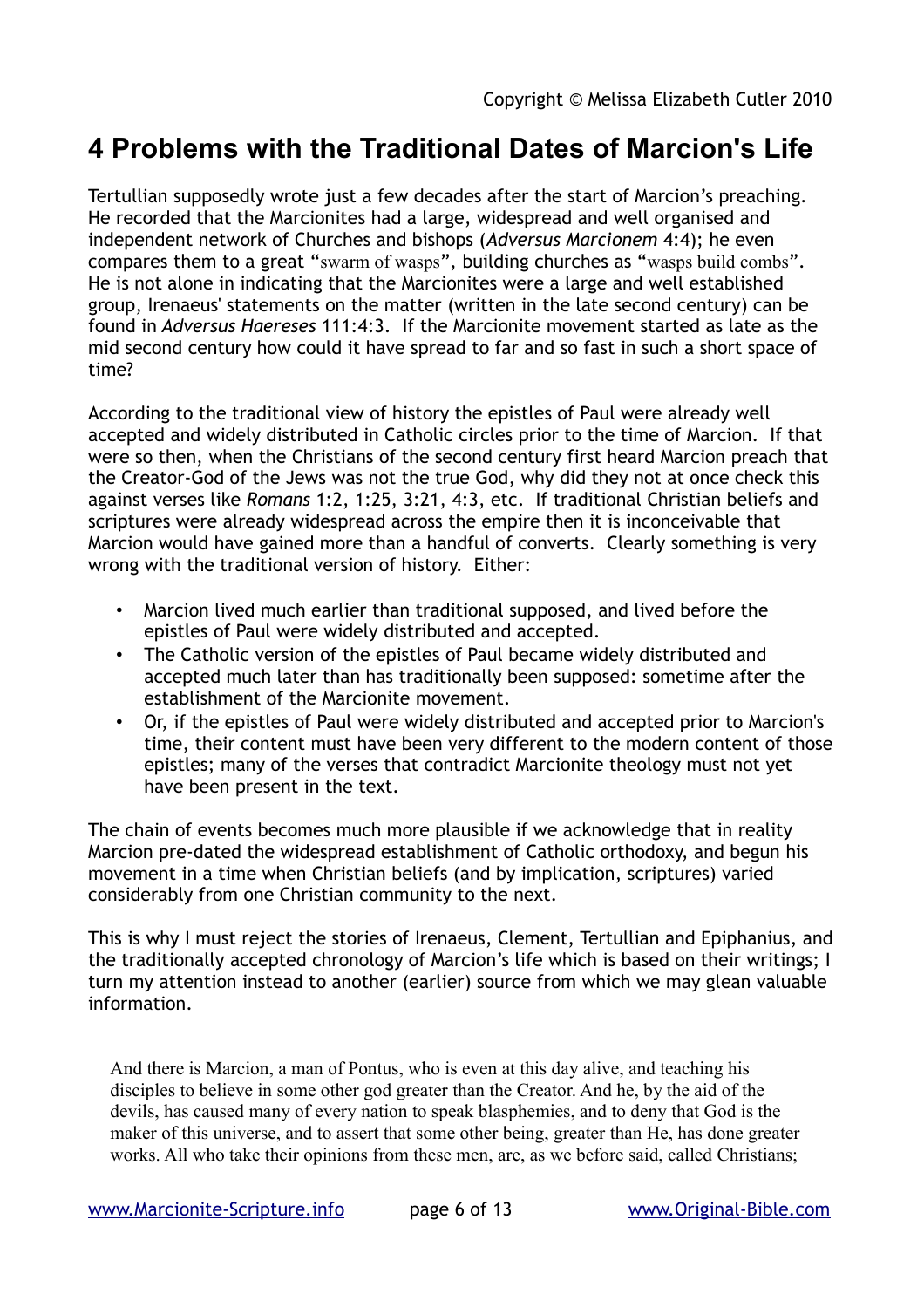just as also those who do not agree with the philosophers in their doctrines, have yet in common with them the name of philosophers given to them.

Justin Martyr, in the *First Apology*, chapter 26 – This is the oldest document that mentions Marcion by name; and is generally dated by scholars to around 151-155AD.

Notice that Justin expresses surprise that Marcion is still alive "even at this day", and he tells us that Marcion's teaching has had time to spread to "many of every nation". This makes little sense if Marcion had begun to preach a mere seven years ago! The implication is that by the mid second century Marcion is an old man; he has been preaching for a considerable time, with great success, and his message has had time to become well established across the whole empire.

#### <span id="page-6-0"></span>**5 Acceptance of the Epistles of Paul among Catholic Christians**

Besides questioning the dates traditionally assigned to the establishment of the Marcionite movement, we should also question the assumption that the traditional versions of *Luke*, *Acts* and the epistles of Paul received widespread acceptance early on in Christian history.

The table below lists nearly all of the Christian writers who lived (or may have lived) before or soon after Marcion, and who's writings (or at least fragments of them) survive. It summarises whether or not the authors had heard of the existence of Paul, or the epistles of Paul.

| Name of document(s) or<br>writer | Knowledge of Paul and the<br>epistles of Paul                                                                                                | Probable date <sup>3</sup> |
|----------------------------------|----------------------------------------------------------------------------------------------------------------------------------------------|----------------------------|
| <b>Hebrews</b>                   | Paul is not mentioned anywhere in<br>the text.                                                                                               | 50 to 95AD                 |
| The Didache                      | Paul is not mentioned anywhere in<br>the text.                                                                                               | 50 to 120AD                |
| Gospel of Mark                   | Paul is not mentioned anywhere in<br>the text.                                                                                               | 65 to 80AD                 |
| <b>James</b>                     | Paul is not mentioned by name,<br>though the author appears to be<br>opposing ideas and arguments that<br>are found in the epistles of Paul. | 70 to 100AD                |
| <b>Gospel of Matthew</b>         | Paul is not mentioned anywhere in<br>the text.                                                                                               | 80 to 100AD                |
| 1 Peter                          | Paul is not mentioned anywhere in<br>the text.                                                                                               | 80 to 110AD                |

<span id="page-6-1"></span><sup>3</sup> These dates are based on those given at [www.earlychristianwritings.com.](http://www.earlychristianwritings.com/)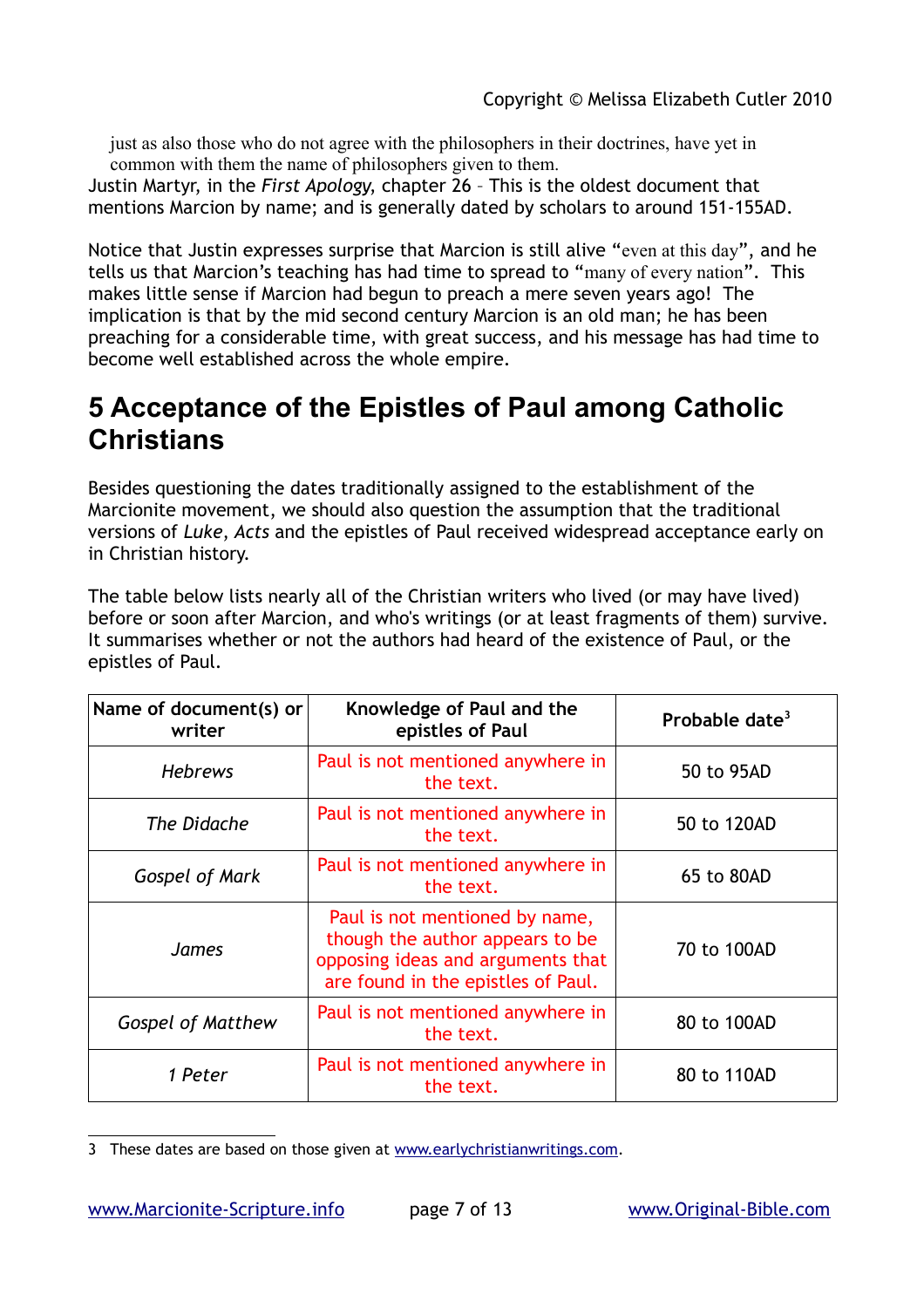| <b>Epistle of Barnabas</b>            | Paul is not mentioned anywhere in<br>the text.                                        | 80 to 120AD                                           |
|---------------------------------------|---------------------------------------------------------------------------------------|-------------------------------------------------------|
| 1 Clement                             | Knew of Paul and quoted from his<br>epistles.                                         | 80 to 140AD<br>(may post-date Marcion)                |
| <b>Revelations</b>                    | Paul is not mentioned anywhere in<br>the text.                                        | 90 to 95AD                                            |
| John and 1 John                       | Paul is not mentioned anywhere in<br>these books.                                     | 90 to 120AD                                           |
| John the Elder (2 John<br>and 3 John) | Paul is not mentioned anywhere in<br>these epistles.                                  | 90 to 120AD                                           |
| Jude                                  | Paul is not mentioned anywhere in<br>the text.                                        | 90 to 120AD                                           |
| <b>Shepherd of Hermas</b>             | Paul is not mentioned anywhere in<br>the text.                                        | 100 to 160AD<br>(probably post-dates<br>Marcion)      |
| 2 Peter                               | Knew of Paul and his epistles                                                         | 100 to 160AD<br>(probably post-dates<br>Marcion)      |
| The seven epistles of<br>Ignatius     | The author knew of Paul and<br>quoted from his epistles                               | 105 to 115AD<br>(may post-date Marcion <sup>4</sup> ) |
| Polycarp's epistle                    | The author knew of Paul and<br>quoted from his epistles                               | 110 to 140AD<br>(may post-date Marcion)               |
| Papias                                | Paul is not mentioned anywhere in<br>the surviving fragments of Papias'<br>writings.  | 110 to 140AD<br>(may post-date Marcion)               |
| 2 Clement                             | Paul is not mentioned anywhere in<br>the text.                                        | 130 to 160AD<br>(may post-date Marcion)               |
| <b>Epistle to Diognetus</b>           | Paul is not mentioned anywhere in<br>the text.                                        | 130 to 200AD<br>(may post-date Marcion)               |
| <b>Justin Martyr</b>                  | The surviving authentic documents<br>give no indication that he had<br>heard of Paul. | 150 to 160AD<br>(post-dates Marcion)                  |
| Hegesippus                            | Paul is not mentioned anywhere in<br>the surviving fragments of his<br>writings.      | 165 to 175AD<br>(post-dates Marcion)                  |

Even the book of *Acts* itself makes no mention of the epistles of Paul. This is significant because *Acts* was written by the same person as the *Gospel of Luke*[5](#page-7-1) . Thus the editor

<span id="page-7-0"></span><sup>4</sup> Evidence that the epistles of Ignatius and Poycarp post-date Marcion is discussed in section 6 of this article.

<span id="page-7-1"></span><sup>5</sup> see *Luke* 1:1-4 and *Acts* 1:1.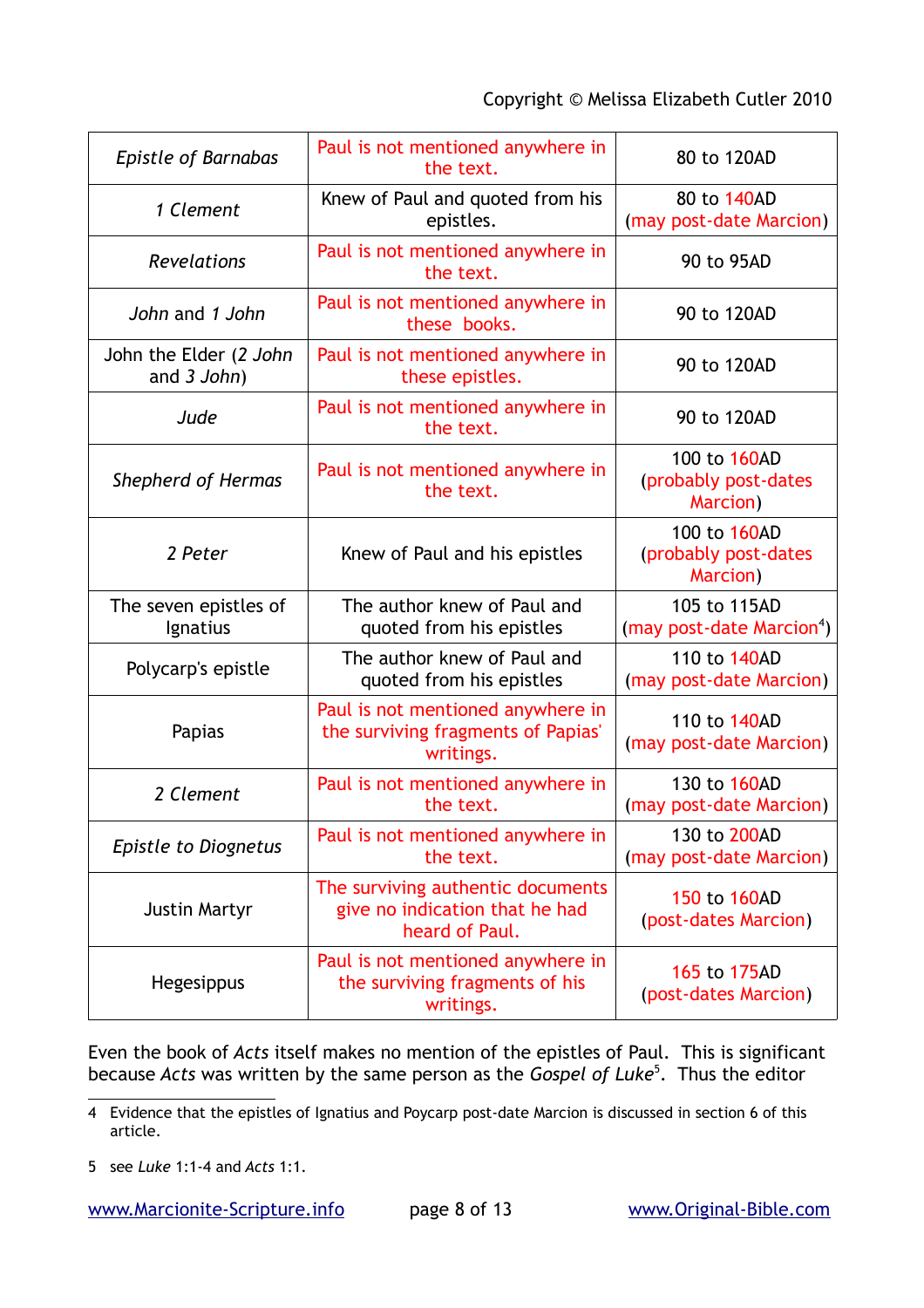who re-wrote the *Marcionite Gospel* to create *Luke* was willing to accept Paul as a legitimate Christian teacher, but even he did not trust the teaching found in the epistles of Paul at that time. I have written more about the author of *Acts* and his perception of Paul in the article *The Root of the Corruption*. I have also already discussed the unreliability of *2 Peter*; see my article *The History of the Christian Bible*.

There are only four writers who's work can be put forward as evidence that the traditional version of the epistles of Paul existed before the time of Marcion; I have already discussed *2 Peter*, the other three are:

- Clement of Rome (said to be the author of an epistle called *1 Clement*)
- Polycarp (said to be the author of *Polycarp's Epistle to the Philippians*)
- Ignatius of Antioch (said to be the author of the seven epistles of Ignatius)

There are signs that all of these epistles may be forgeries from the mid second century<sup>[6](#page-8-1)</sup> (after the time of Marcion). But, let us suppose that these three authors did live in the late first and early second centuries, and let us suppose that they pre-date Marcion; four authors out of twenty one from a similar period (19%) is hardly evidence that Paul's writings received widespread acceptance at that time!

My primary purpose of this article is to answer the question: If the early Catholics made extensive alterations to the epistles of Paul, then why didn't anyone besides Marcion notice or object?

I think the answer to that question is now clear; the epistles of Paul were not in fact widely accepted in non-Marcionite circles until the time of Irenaeus – the late second century, well after the time of Marcion. There **may** have been a small number of "Catholic" Christians who accepted them at this time; but, even that is very much in doubt.

### <span id="page-8-0"></span>**6 The Epistles of Ignatius and Polycarp**

For further evidence that the epistles of Paul were not widely accepted among Catholics before time time of Marcion, let us turn our attention to the epistles of Ignatius and Polycarp; the authors of these epistles clear knew of Paul, and they are commonly said to pre-date Marcion. We can judge directly from the content of these epistles whether or not they are likely to pre-date Marcion.

The epistles of Ignatius present us with the scenario that they were written in the time of emperor Trajan (98 – 117AD), and that their author was being transported to Rome under guard to face death in the Roman arena. It was on his journey to Rome that he supposedly wrote seven epistles to several Christian communities, and to his friend Polycarp. These seven epistles indicate that most Christian communities were utterly

<span id="page-8-1"></span><sup>6</sup> See for example the arguments listed in [www.hermann-detering.de/clem\\_engl.htm;](http://www.hermann-detering.de/clem_engl.htm) Hermann Detering also discusses these issues in *The Falsified Paul* (page 74 onwards); an English translation has been published in the *Journal of Higher Criticism* and is available online: [www.radikalkritik.de/FabricatedJHC.pdf](http://www.radikalkritik.de/FabricatedJHC.pdf)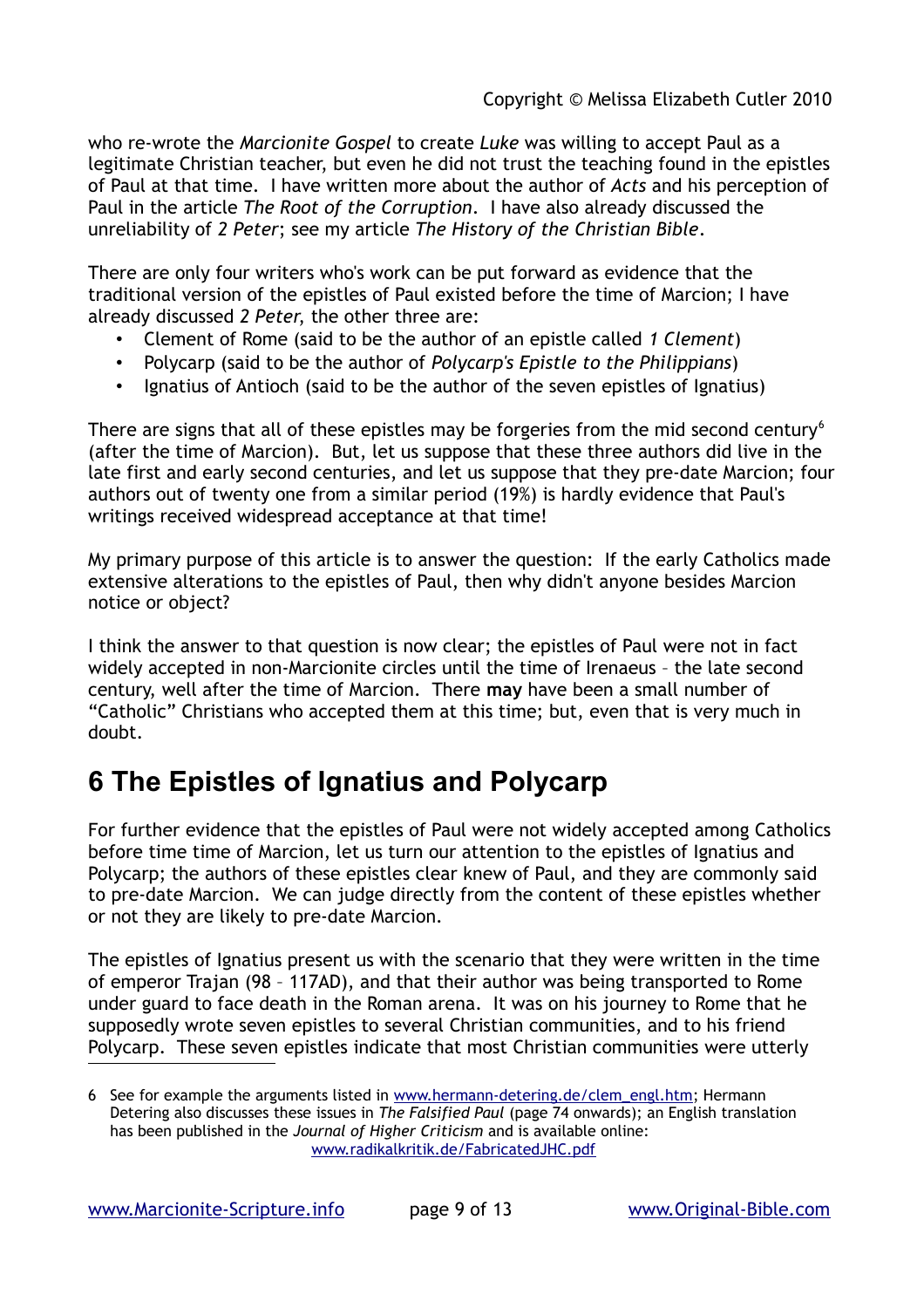infested with a "heresy" called docetism. Docetism is the belief that Jesus physical body was an illusion; that in reality he was a spirit. It is closely linked to the belief that Jesus did not suffer physical pain on the cross (because it was a spiritual act only). Docetics also believed that the eternal life offered by Jesus was for souls only, that resurrection (both his and ours) was spiritual and not physical. Believers were said to become part of the resurrection when they received the Holy Spirit, at which point they could no longer die; they would only cast off the flesh, when their body passed away and their soul was said to escape from the physical world. The fact that Ignatius (supposedly in about 115AD) was surrounded by "heresy" on all sides shows that Ignatus, Clement and Tertullian were living in a dream world when they claimed that teachings opposed to their own did not become widespread until after the time of emperor Trajan. Those writers didn't just claim that Marcionism appeared late; they claimed that all "heresy" appeared late; yet even the earliest Christian documents indicate that there were divisions within the church.

The Marcionites were docetic, but they were not the only docetic group in the ancient world. Unfortunately, Ignatius deliberately avoids naming the "heretics" he opposes (see the epistle to the *Smyrnaeans*, chapter 5). He doesn't deliberately give us a description of their beliefs either, but to a certain extent we can work it out much from the things he writes to oppose them:

Stop your ears, therefore, when any one speaks to you at variance with Jesus Christ, who was descended from David, and was also of Mary; who was truly born, and did eat and drink. He was truly persecuted under Pontius Pilate; He was truly crucified, and [truly] died, in the sight of beings in heaven, and on earth, and under the earth. He was also truly raised from the dead, His Father quickening Him, even as after the same manner His Father will so raise up us who believe in Him by Christ Jesus, apart from whom we do not possess the true life. But if, as some that are without God, that is, the unbelieving, say, that He only seemed to suffer (they themselves only seeming to exist), then why am I in bonds? *Epistle to the Trallians*, chapter 9 and part of chapter 10

The first part of this passage is probably aimed at Gnostics; some Gnostic groups believed that Jesus was not a historical person, and that the events of Jesus ministry took place in a spiritual realm rather than the physical world. The later part of the passage has a more anti-Marcionite tone to it; the Marcionites accepted that Jesus came into the physical world, but (being docetic) they did not believe he has a physical body or experienced physical pain. A similar statement can be found in chapter 2 of the *Epistle to the Smyrnaeans* "not, as certain unbelievers maintain, that He only seemed to suffer, as they themselves only seem to be [Christians]." Then in chapter 9 he tells his readers to "give heed to the prophets"; it seems that the "heretics" that he opposes are both docetic, and reject the Hebrew Scriptures (i.e. the "Old Testament") the Marcionites meet this description perfectly.

In chapter 5 of his epistle to the *Philadelphians*, Ignatius exhorts the reader to "*love the prophets, because they too have proclaimed the Gospel*" (see also chapter 9) once again this seems to imply that his opponents rejected the Hebrew Scriptures and claimed that they were incompatible with the gospel; we know that he is battling docetism in Philadelphia too as he emphasises the significance of Jesus' flesh and blood in both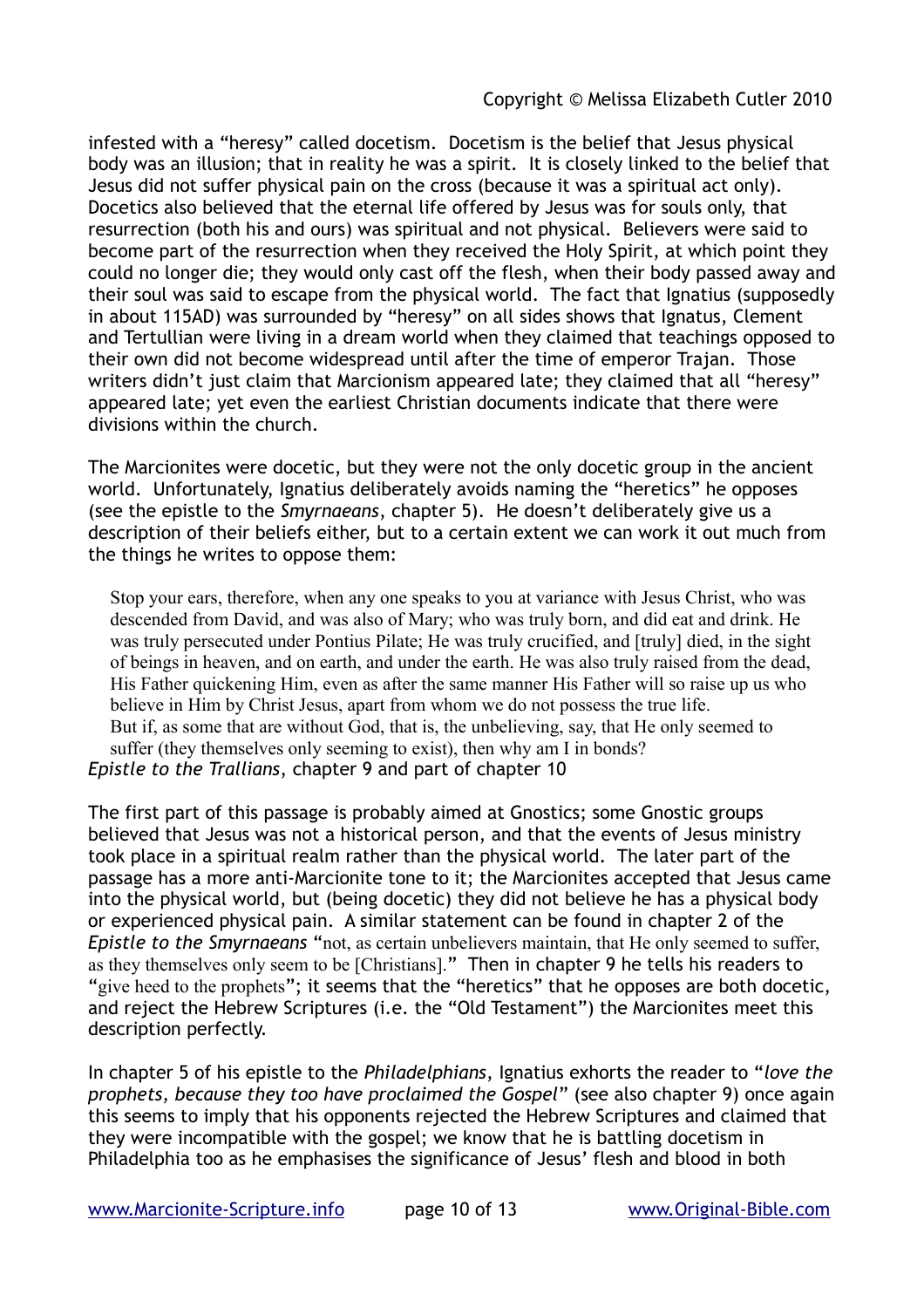chapters 4 and 5 of the epistle to that community.

It is likely that Ignatius was combating a number of different "heretical" groups. We cannot prove that a well defined Marcionite movement were among them, but the tantalising hints that I have listed are well worth noting.

One of the epistles of Ignatius was addressed to Polycarp, the bishop of Smyrnaea. After receiving it Polycarp supposedly wrote a letter of his own, attached the epistles of Ignatius to it, and forwarded them to the Philippians' (who had not yet received copies). Polycarp and Ignatius appear to have been close allies and working together to combat teachings different to their own. It is in Polycarp's epistle that we find the strongest evidence that the Marcionites existed at that time:

"For whosoever does not confess that Jesus Christ has come in the flesh, is antichrist;" and whosoever does not confess the testimony of the cross, is of the devil; and whosoever perverts the oracles of the Lord to his own lusts, and says that there is neither a resurrection nor a judgment, he is the first-born of Satan. Wherefore, forsaking the vanity of many, and their false doctrines, let us return to the word which has been handed down to us from the beginning; "watching unto prayer," and persevering in fasting; beseeching in our supplications the all-seeing God "not to lead us into temptation," as the Lord has said: "The spirit truly is willing, but the flesh is weak."

Polycarp's *Epistle to the Philippians*, chapter 7.

The reference to someone denying that "Christ has come in the flesh" attacks docetic beliefs; denying the "testimony of the cross" refers to the Marcionite belief that Jesus did not suffer physical pain on the cross<sup>[7](#page-10-0)</sup> (in contrast to Gnostics who believed that the entire crucifixion event took place outside the physical realm). "whosoever perverts the oracles" may refer to Marcion's work entitled "*Antitheses*" ("*Contradictions*"), which placed statements from the Old Testament (ie from the "Oracles" or "prophets") along side contradictory statements in the writings of Paul, in order to shown that the Gospel and the prophets were in opposition to one another. "and says that there is neither a resurrection nor a judgment", Marcion did not believe in a physical resurrection of the dead at the end of time, rather he believed that a believer was spiritually resurrected at the moment of their conversion; Marcion also did not believe that God judged anyone. Finally notice the statement "he is the first-born of Satan"; these are the exact words with which (according to Irenaeus) Polycarp rejected Marcion in around 144AD, when he was excommunicated in Rome. Finally notice the phrase "let us return to the word which has been handed down to us from the beginning"; this could be interpreted as indicating that Polycarp's opponents have a different version of the scripture, which Polycarp accuses them of corrupting (though that is not the only interpretation of the phrase).

There are four possible responses to this evidence:

- 1) To conclude that Marcionite (or perhaps proto-Marcionite) belief was already widespread in c115AD; contrary to the statements of Irenaeus, Clement and Tertullian.
- 2) To conclude that this epistle is fraudulent, and was actually written much later.

<span id="page-10-0"></span><sup>7</sup> Some translators interpret this phrase "his suffering on the cross" which makes the match even more precise.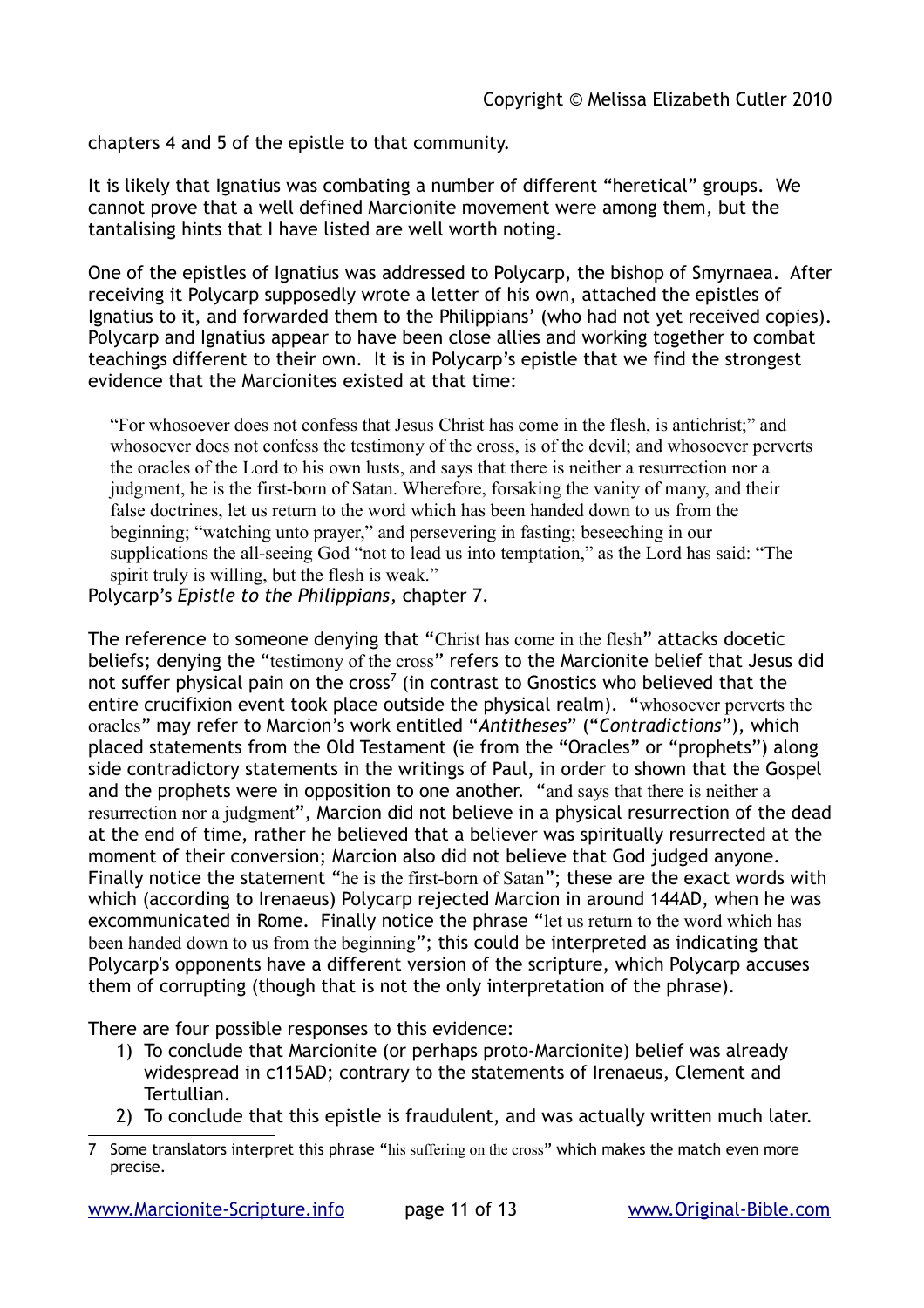- 3) To argue that this passage does not refer to Mariconite beliefs (contrary to the evidence I have illustrated).
- 4) To argue that chapter 7 was written at a later date to the rest of the epistle, and was somehow attached.

It makes very little difference to me whether or not the epistles of Polycarp and Ignatius are genuine or when they were written; I am only interested in whether or not they predate the existence of the Marcionites, so conclusions 1 and 2 amount to the same thing as far as I am concerned.

Some scholars have been reluctant to challenge the account of history written by Irenaeus and those who came after him, and so have opted for options 3 and 4 above. This strikes me as a little like trying to force a jigsaw piece into the wrong place. When our interpretation of the evidence is correct (when the pieces are in the right place) there is no need to skew the interpretation of anything to make it fit in with anything else; and so we should not allow the statements of the later Catholics to skew our interpretation of Polycarp, especially when their agenda encouraged them to distort the truth themselves.

In case there is anyone reading this, who is tempted by options 3 and 4 I will provide evidence that challenging Marcionite beliefs is a consistent theme throughout the whole of Polycarp's epistle. Throughout the author emphasises (1) that God, Jesus and the saints have a role in judgement, (2) the bodily resurrection of the dead (3) the validity of the Old Testament and (4) that Polycarp's own teaching is in accordance with that of Paul:

serve the Lord in fear… To Him [Jesus] **all things in heaven and on earth** are subject. Him **every spirit** serves. He comes as **the Judge** of the living and the dead. His **blood will God require** of those who do not believe in Him. But **He who raised Him up from the dead will raise up us also**… (chapter 2) walk in the **commandments** of the Lord… train up their children in the knowledge and **fear** of God. (chapter 4) walk worthy of His **commandment** and glory… If we please Him in this present world, we shall receive also the future world, according as He has promised to us that **He will raise us again from the dead** (chapter 5) "**we must all appear at the judgment-seat of Christ**, and must every one give an account of himself." Let us then **serve Him in fear**, and with all reverence, even as He Himself has commanded us, and as the apostles who preached the Gospel unto us, and **the prophets who proclaimed beforehand the coming of the Lord** [have alike taught us]. Let us be zealous in the pursuit of that which is good, keeping ourselves from causes of offence, **from false brethren, and from those who in hypocrisy bear the name of the Lord…** (chapter 6) Jesus Christ, "who bore our sins in His own **body** on the tree," (chapter 8) to yield obedience to the word of righteousness, and to exercise all patience, such as ye have seen [set] before your eyes, not only in the case of the blessed Ignatius, and Zosimus, and Rufus, but also in others among yourselves, and in **Paul himself, and the rest of the apostles**. (chapter 9) But **who of us are ignorant of the judgment of the Lord?** "Do we not know that **the saints shall judge the world**?" **as Paul teaches**. But I have neither seen nor heard of any such thing among you, **in the midst of whom the blessed Paul laboured,** and who are commended in the beginning of his Epistle. (chapter 11) For I trust that ye are well versed in the **Sacred Scriptures**, and that nothing is hid from you; but to me this privilege is not yet granted. It is declared then in these Scriptures, "Be ye angry, and sin not," [from the